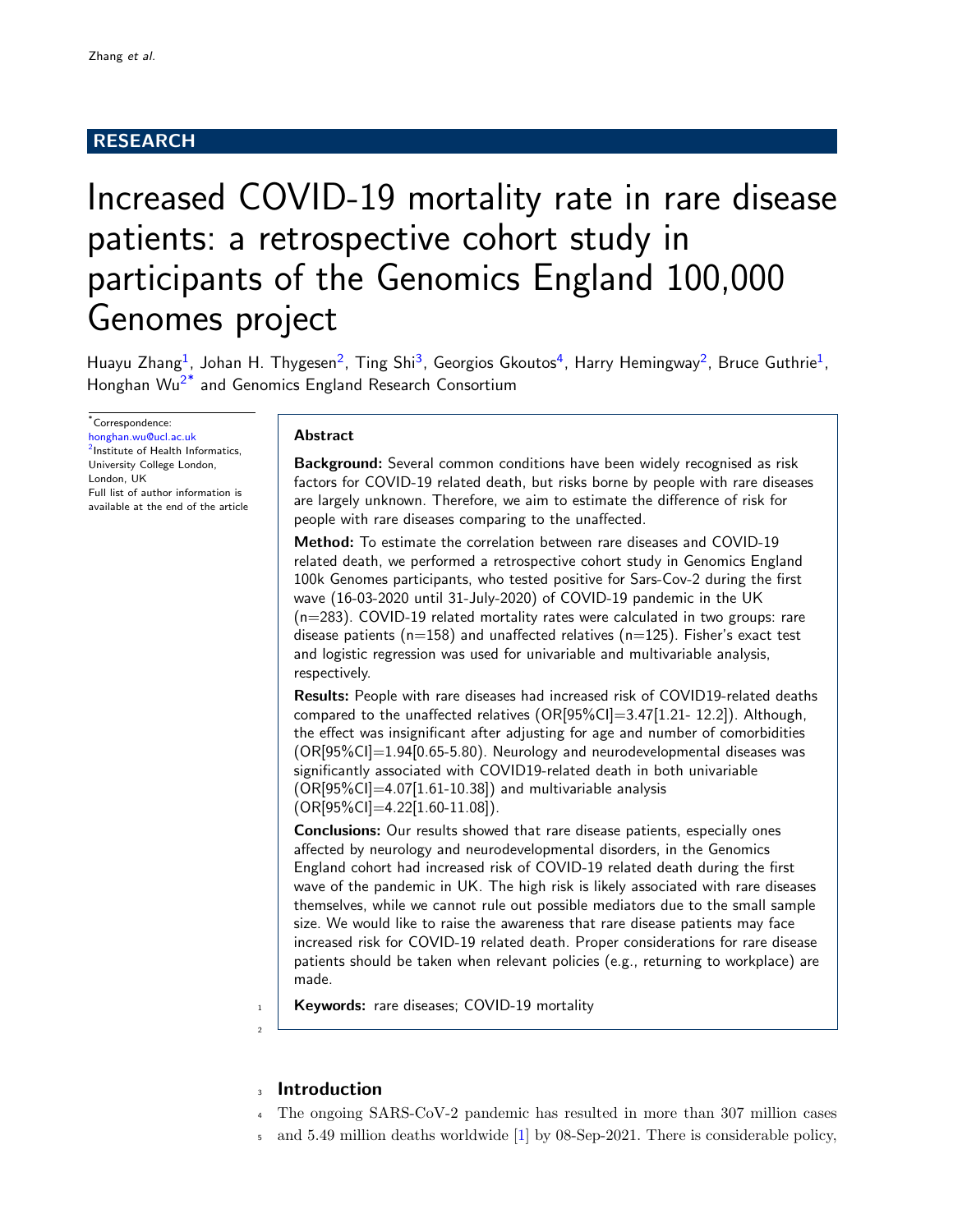clinical and public interest in who should be prioritised for vaccination, in the face of uncertainty about the benefits and risks of COVID-19 vaccines, and concerns about the ongoing limited supplies of vaccines in many areas and countries. Several common pre-existing medical conditions have been identified as risk factors for severe COVID-19 [\[2,](#page-5-5) [3\]](#page-6-0). However, the risk of severe COVID-19 in people with rare diseases is uncertain. Although individually rare, rare diseases are cumulatively common, af- fecting approximately 1 in 17 people in the UK, which means over 3.5 million people  $_{13}$  are affected [\[4\]](#page-6-1). They can be both life-limiting and life-threatening, resulting in a substantial impact on the education, financial status, mobility and mental health. Therefore, it is important to consider rare disease patients when developing rele- vant policy. Better knowledge regarding risk factors for severe COVID-19 could help guide decisions on mitigating exposure, inform risk management and in targeting  $\frac{18}{18}$  vaccines to those most at risk $\left[5\right]$ .

 Studies have been done on the indirect influence of SARS-CoV-2 pandemic on people with rare diseases, including patient's health status (non-COVID-19 related), health service use patterns, mental health, daily living, social life, and financial status.  $[6-8]$  $[6-8]$ .

 Understanding and directly measuring the risk of COVID-19 related mortality <sup>24</sup> in people with rare diseases is important but difficult due to the relatively small size of rare disease specific cohorts and poor coding of some rare diseases in larger scale health records. To date, direct analysis on the risk of COVID-19 mortality among people with rare diseases is still limited. In a Hong Kong study by Chung et al. increased COVID-19 related mortality was observed in hospitalised patients with rare diseases compared to the general population, but other COVID-19 related commodities were not accounted for [\[9\]](#page-6-5). To address the above challenge, we utilised data in the Genomics England 100k Genomes project, which has a specific focus on recruiting rare-disease patients with clinical diagnosis available[\[10\]](#page-6-6).

 The current study sought to understand the direct impact of existing rare disease on COVID-19-related mortality rate. We adjusted for age and COVID-19 related comorbidities in the multivariable analysis, since these are known risk factors for COVID-19 related death [\[3\]](#page-6-0).

# Methods

38 Ethical approval

 The study was approved by Genomics England under "Approval of GeCIP Project 450".

# 41 Study design and setting

We performed a retrospective cohort study design to assess the difference in COVID-

19 associated mortality rate (outcome) between people with rare diseases and with-

out rare diseases (unaffected relatives) from the participants of the Genomics Eng-

land 100k Genomes project tested positive for COVID-19. Our study question is

whether pre-existing rare diseases independently increase the risk of COVID-19

related deaths.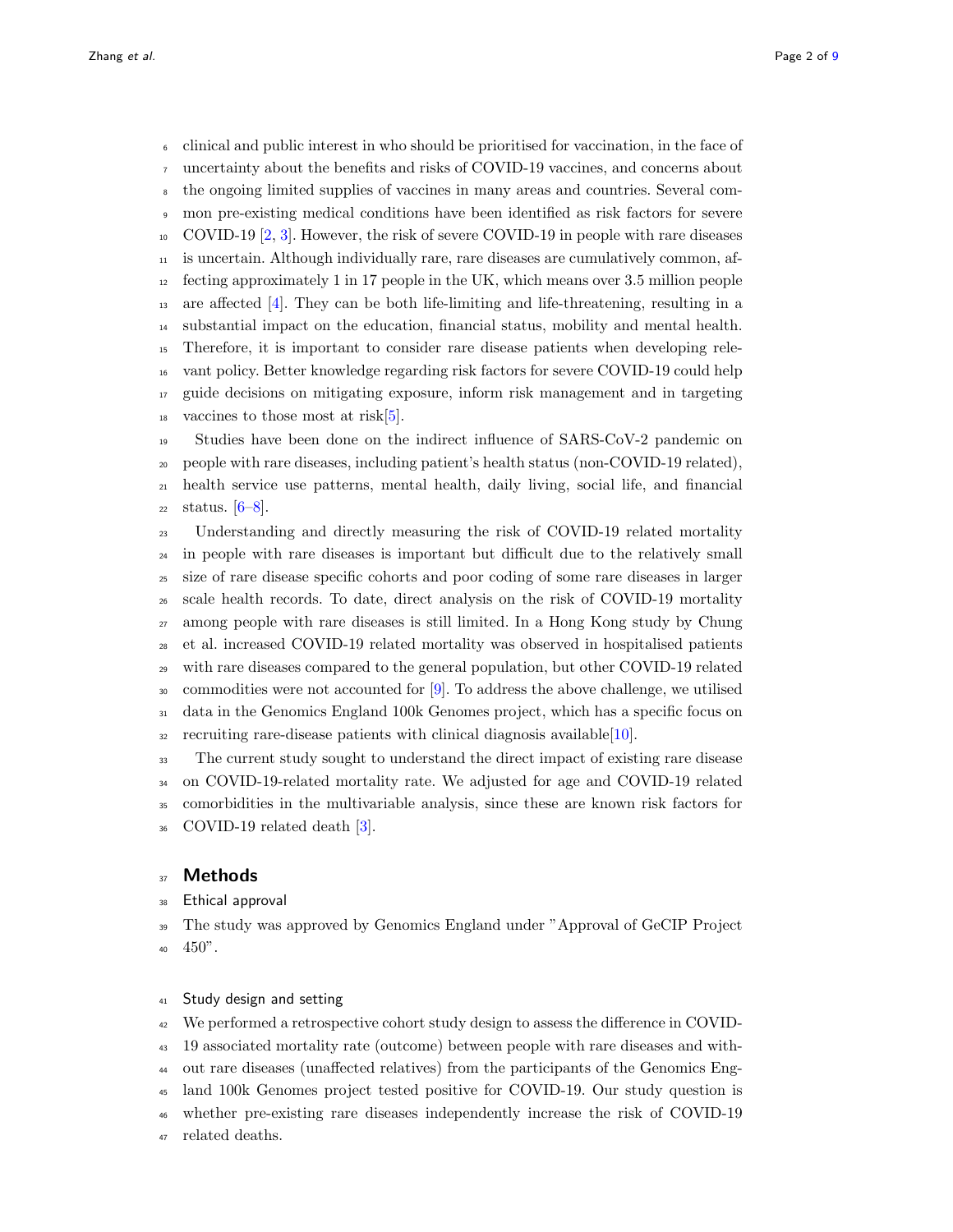Participants and recruitment criteria

 Participants with at least one of 190 different rare diseases and relatives were re- cruited to the Genomics England 100k Genomes project, where participants had a provisional diagnosis instead of a molecular diagnosis. In addition, there were unaffected relatives who were invited to participate when rare disease participants (probands) were recruited to the Genomics England 100k Genomes project. Full recruitment criteria for the Genomics England 100k Genomes project can be found <sup>55</sup> at [link](https://www.GenomicsEngland.co.uk/about-genomics-england/the-100000-genomes-project/information-for-gmc-staff/rare-disease-documents/rare-disease-eligibility-criteria/) (Please see the full link in footnote<sup>[\[1\]](#page-2-0)</sup>). The study cohort consists of 283 participants with at least one positive test during the first wave of pandemic in the UK (from 16-03-2020 to 31-07-2020) (Figure 1). Individuals in the cohort were followed up until 30-09-2020. The cohort was further divided by two groups, rare disease participants and unaffected relatives, based on whether the participant was  $\omega$  affected by at least one rare disease (Figure 1).

## Variables and Data source

 Death records and associated underlying reasons were obtained from Office of Na- tional Statistics (ONS) until 30-09-2020. Records with International Statistical Clas- sification of Diseases (ICD-10) codes of U07.1 or U07.2 in any fields of causes of <sup>65</sup> death were defined as *COVID-19-related death*, although there were no records of ICD-10:U07.2 in the cohort. The rare disease condition (disease groups and specific diseases) was retrieved from the Genomics England 100k Genomes project. A bi-<sup>68</sup> nary variable *Affected by rare diseases* was derived indicating if an individual was affected by rare diseases.

 We also included confounders such as demographic variables and common risk fac- tors for COVID-19. They were selected according to the risk stratification research done by International Severe Acute Respiratory and emerging Infection Consortium (ISARIC)[\[3\]](#page-6-0). Age was defined as the age by year on the day of first positive test <sup>74</sup> and was converted to a binary variable  $Age \geq 60$ . COVID-19 related risk factors (chronic cardiovascular disease, chronic renal disease, malignant neoplasm, moder- ate to severe liver disease, diabetes mellitus, clinician-defined obesity and chronic  $\pi$  respiratory disease) were included as potential mediators of effects based on the ISARIC4C risk prediction model [\[3\]](#page-6-0). International Statistical Classification of Dis- eases 10 (ICD-10) codes corresponding to these conditions were obtained from the HDR UK Phenotype Library [\[11\]](#page-6-7) (Table S2). Participant level diagnosis (also in ICD-10) was extracted and curated from Admitted Patient Care (HES-APC) and Outpatients (HES-OP) data of Hospital Episode Statistics (HES). We counted how many comorbidities each person had which had been identified by ISARIC as in- creasing the risk of COVID-19 serious disease or death. Numbers of comorbidities were calculated as the counts of total comorbidities and were used to derive the 86 binary variable Number of comorbidities  $\geq 2$ .

<span id="page-2-0"></span>[1]https://www.GenomicsEngland.co.uk/about-genomics-england/the-100000 genomes-project/information-for-gmc-staff/rare-disease-documents/rare-diseaseeligibility-criteria/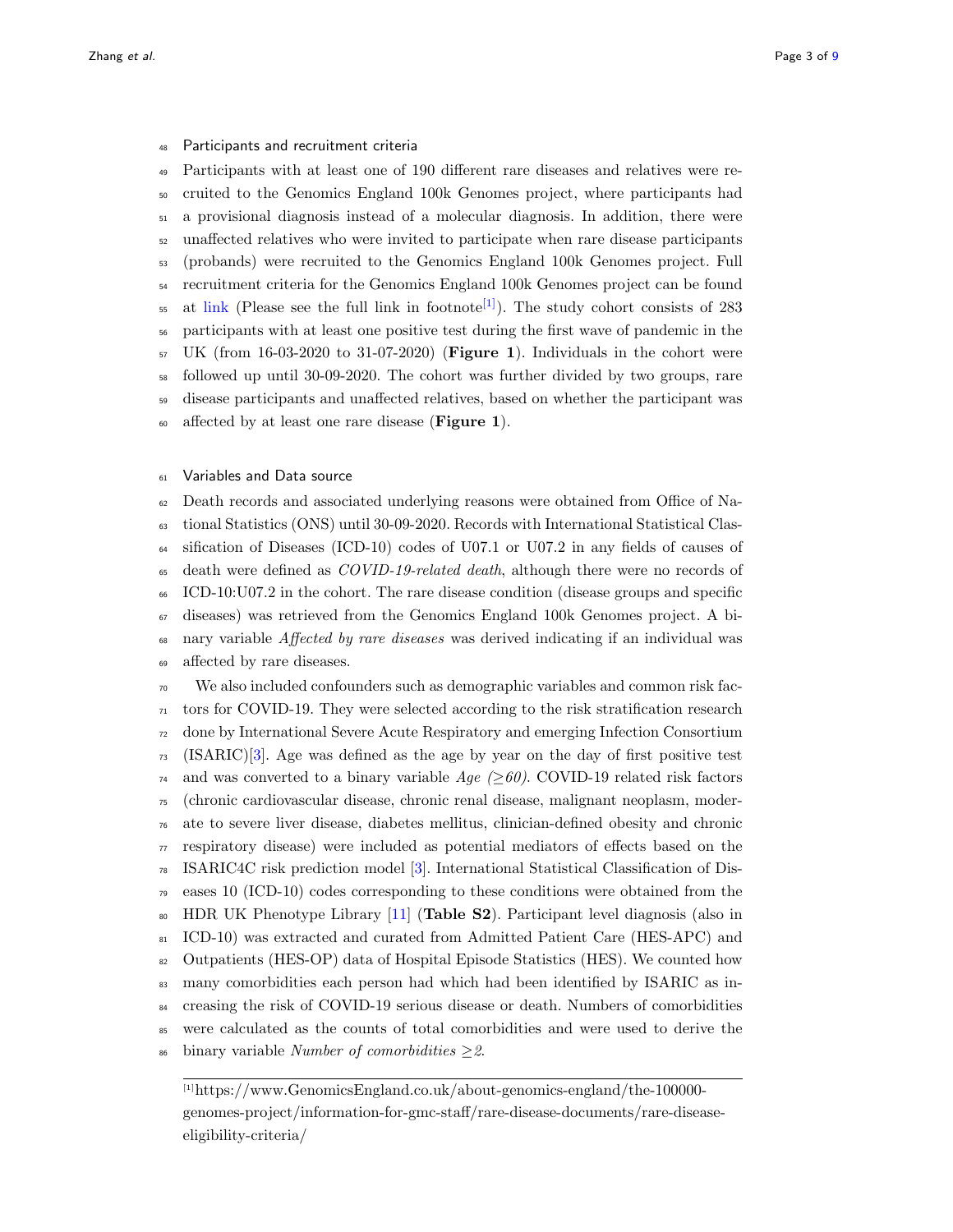87 Statistical analyses

 Clinical characteristics were reported as count(percentage in group) and me- dian[interquartile range] for binary and continuous variables, respectively. Differ- ence of clinical characteristics between individuals affected by rare diseases and unaffected relatives were determined by Fisher's exact test and Student's t-test for binary and continuous variables, respectively. P-values were reported for variables that were significantly different between groups. Univariable analysis on the asso- $\mu$  ciations between Affected by rare diseases and COVID-19 related death was carried out using Fisher's exact test. Univariable odds ratios (uOR) and their corresponding 95% Confidence Interval (95%CI) were reported. In case of zero outcome frequency in one group, we reported the frequencies directly. Adjusted odds ratios were calcu- lated with multivariable logistic regression model. Multivariable odds ratios (mOR) 99 with 95%CI were reported. Multivariable ORs for  $Age \geq 60$  and Number of comor- bidities  $\geq$  were calculated in logistic regression analysis with Age ( $\geq$ 60), Number of comorbidities  $>2$  and Affected by rare diseases as independent variables. For calculation of multivariable ORs for the variables of interest (*Affected by rare dis-*<sup>103</sup> eases or individual rare diseases), Age ( $\geq 60$ ) and Number of comorbidities  $\geq 2$  were adjusted. Multivariable ORs of each of the variables of interest were calculated in individual logistic regression analyses.

# Results

 Our cohort included 283 participants from the 71,597 participants in the rare disease programme of the Genomics England 100k Genomes project, who tested positive for SARS-CoV-2 in the first wave of COVID-19 pandemic in the UK (defined by 16- 03-2020 to 31-July-2020). Baseline clinical characteristics were illustrated in Table 111 1. The fraction of participants with age  $\geq 60$  was larger in rare disease participants. Proportion of male participants was higher in rare disease participants. In addition, frequencies of chronic cardiovascular disease, chronic kidney disease, malignant neo- plasm and chronic pulmonary disease were statistically significantly higher in rare disease participants. Numbers of COVID-19 related comorbidities was higher in rare disease participants. For existing rare diseases, the most prevalent groups were neurology and neurodevelopment disorders, renal and urinary tract disorders, car-diovascular disorders and ophthalmological disorders.

 In a univariable analysis, rare disease condition was strongly associated with death 120 from COVID-19 (univariable odds ratio  $(uOR)=3.47$ , 95%CI 1.21-12.2)(Table 1). 121 After adjustment for  $Age \geq 60 \text{ years}$ ) and COVID-19 related comorbidities (Number <sup>122</sup> of commorbidities  $\geq 2$ ), the estimated multivariable odds ratio (mOR) of death in people with rare diseases was 1.94, although this was not statistically significant  $124 \quad (95\%CI\ 0.65\ to\ 5.48)$  (Table 2).

 Neurology and neurodevelopmental disorders were significantly associated with COVID19-related death in both univariable (uOR=4.07, 95%CI 1.61-10.38) and multivariable analysis (mOR=4.22, 95%CI 1.60-11.08). Further analysis with spe- cific rare diseases revealed that Early onset dystonia (mOR=26.64, 95%CI 2.01- 352.67), Early onset and familial Parkinson's Disease (mOR=11.99, 95%CI 1.25-  $_{130}$  114.71) and Intellectual disability were significantly associated with  $(mOR=8.10,$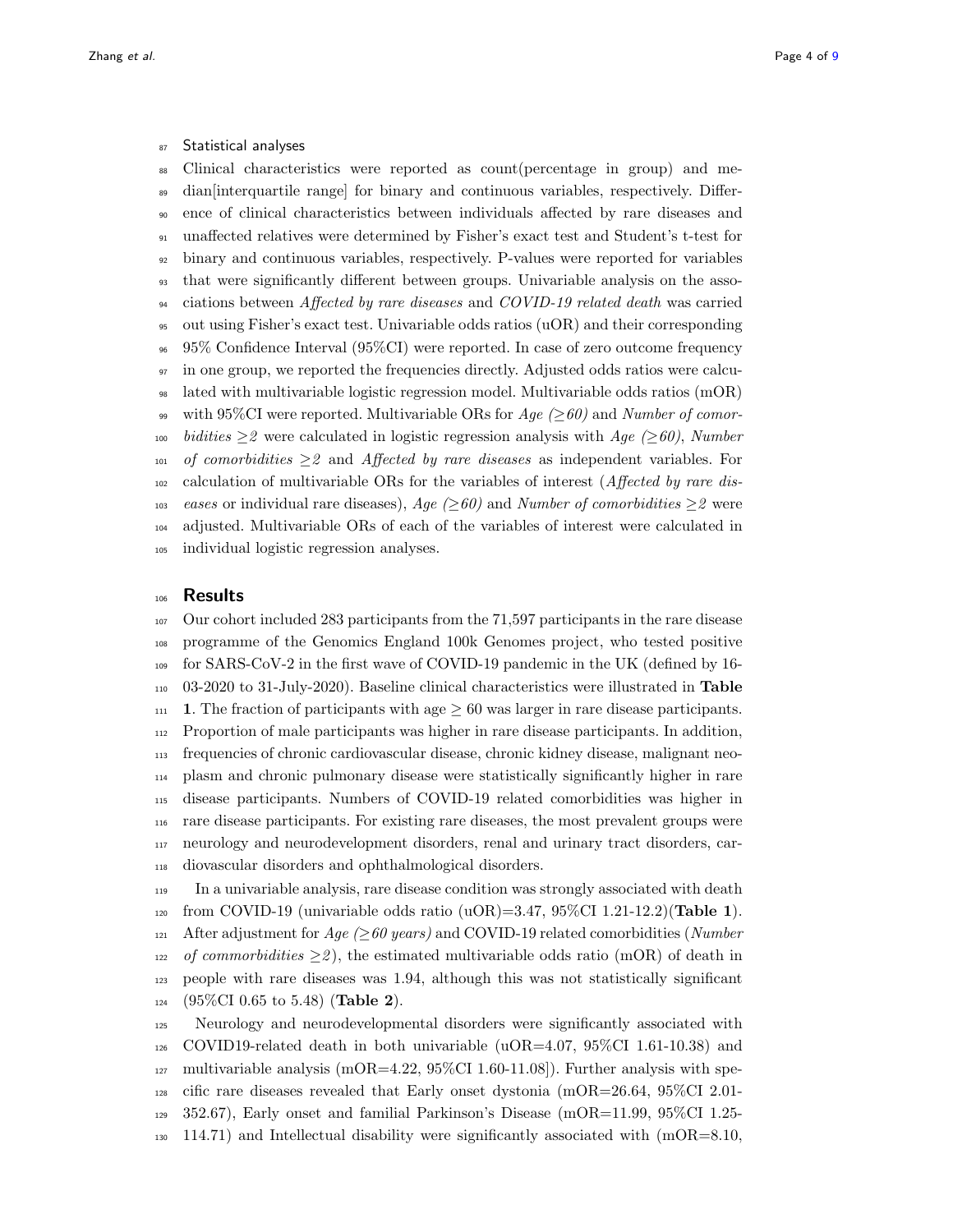95%CI 1.11-59.00), all of which belong to neurology and neurodevelopment disor-

ders. Odds ratios of all analyses with rare disease groups and specific disease can

133 be found in Table S1.

# 134 Discussion

 Our results showed that rare disease participants who tested positive for SARS- CoV-2 in the Genomics England 100k Genomes projects had increased risk of COVID-19 related death compared to their unaffected relatives during the first wave of the pandemic in UK, although the increase was not significant after accounting for age and number of COVID-19 related comorbidities. This is probably because rare disease patients had significantly higher frequencies of certain comorbidities and a higher number of comorbidities, which is known to affect the COVID-19 related mortality. Moreover, the sample size of this study limits our ability to establish the significant association. Majority of the increase was attributed to neurology and neurodevelopment disorders, which was significantly associated with COVID19 related death in both univariable and multivariable analysis.

 Our results are in line with early reports by the Hong Kong study done by Chung et al., in which increased COVID-19-related hospital mortality was observed (mOR=3.4, 95%CI 1.24-9.41) in rare disease patients compared with the general 149 population, after adjusting for admission age  $[9]$ . There are two differences in the settings in our study: 1) our cohort includes individuals with positive Sars-CoV-2 tests, while the cohort of the Hong Kong study only considered hospitalised patients. 2) The Hong Kong study did not account for COVID-19 related comorbidities in the multivariable analysis, many of which are commonly found in rare disease patients and affecting the COVID-19 related mortality. In addition, our study had a slightly larger sample size for people with rare diseases (125 in our study compared to 77 in Hong Kong study).

 Our study has contributed to UK evidence using specialised rare disease patient cohort and quantified the strength of associations between rare diseases and COVID- 19 related mortality accounting for age and COVID-19 related comorbidities. Cur- rent UK guideline for vulnerable groups for COVID-19 includes "conditions affect- ing the brain or nerves". Our observation on the increased COVID19 related death in people with neurology and neurodevelopmental disorders adds evidence to the above term in the context of rare diseases. This will help inform risk management decisions and in targeting vaccines. With booster vaccines being administered or planned internationally and nationally, policy makers will be able to use data from our study to guide decisions on booster vaccination priorities among rare disease patients, together with other public health surveillance data.

 There were several limitations of our study. First, the population size is small which could result in inaccurate estimation of contribution of different factors (as reflected in the wide confidence intervals of our odds ratios). Also, the small sample size did not allow us to carry out thorough subgroup analysis or draw conclusions on one single rare disease. Second, mortality rate estimation could be biased by different healthcare requirements, concerning the testing strategy in the 1st wave of pandemic (high risk patients had better chance to get tested). If there were more cases with mild COVID-19 who were not tested in one group, the mortality rate in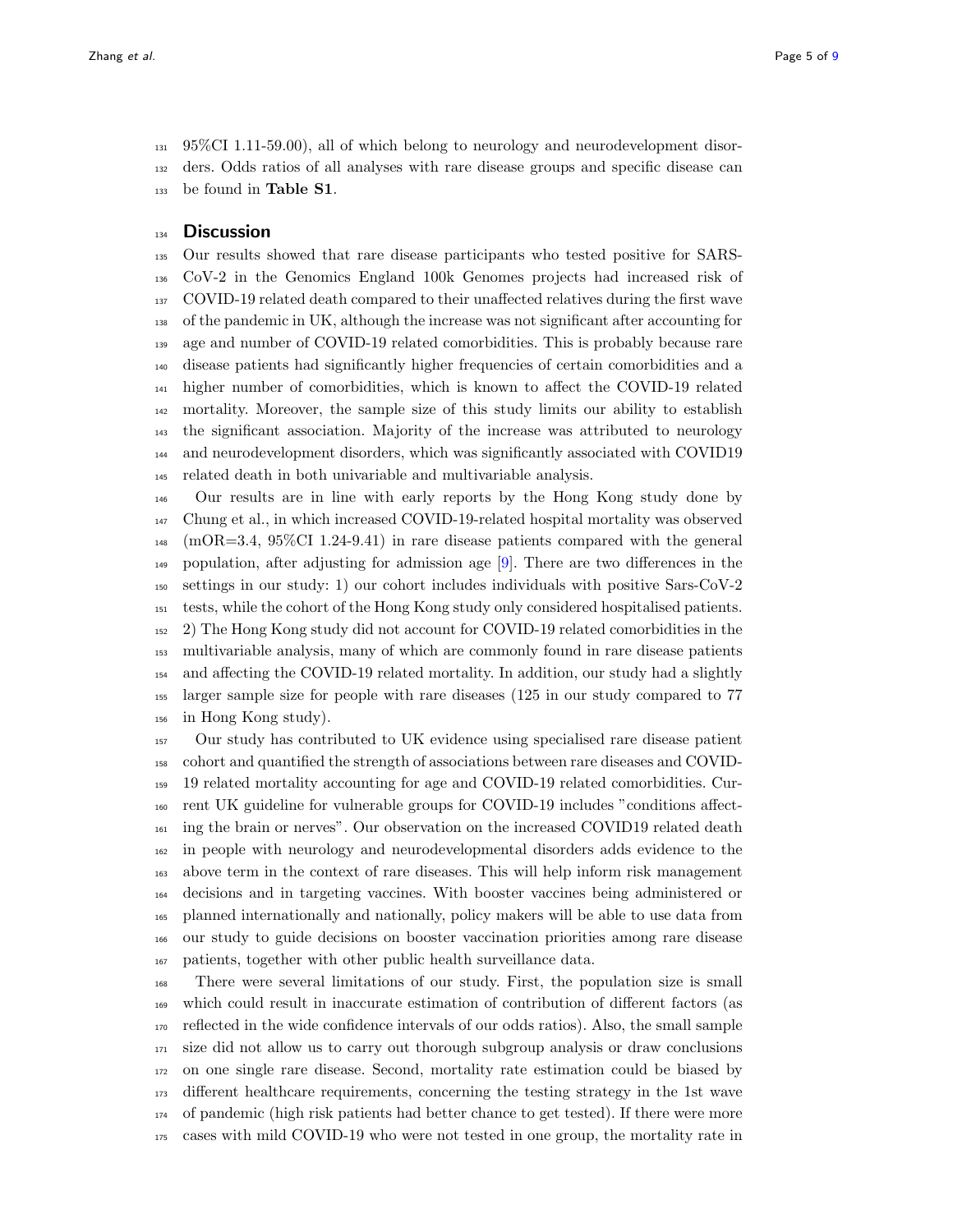that group would be over-estimated. These limitations will be addressed in cohorts with larger sample size.

 In conclusion, participants with rare diseases (especially ones with neurology and neurodevelopmental diseases) in the Genomics England 100k Genomes project had increased risks of COVID-19 related mortality during the first wave of the pandemic in UK, but the findings should be interpreted cautiously as the sample size is small. Further work is needed to replicate the findings in larger datasets and to better account for confounders and mediators. Existing rules for defining those who are clinically vulnerable to inform shielding decisions and vaccination prioritisation may therefore fail to identify people at risk of serious COVID-19 due to rare diseases. Based on the findings, we advocate for tailored protections for people with rare diseases (e.g., prioritised (booster) vaccination scheduling and personalised policy for returning to work).

#### Acknowledgements

This research was made possible through access to the data and findings generated by the 100,000 Genomes

Project. The 100,000 Genomes Project is managed by Genomics England Limited (a wholly owned company of the

Department of Health and Social Care). The 100,000 Genomes Project is funded by the National Institute for

Health Research and NHS England. The Wellcome Trust, Cancer Research UK and the Medical Research Council

 have also funded research infrastructure. The 100,000 Genomes Project uses data provided by patients and collected by the National Health Service as part of their care and support.

#### Funding

- HZ is supported by Wellcome Trust ITPA funding (PIII026/013). HW is supported by Medical Research Council
- (MR/S004149/1, MR/S004149/2); National Institute for Health Research (NIHR202639); British Council
- (UCL-NMU-SEU International Collaboration On Artificial Intelligence In Medicine: Tackling Challenges Of Low
- Generalisability And Health Inequality); Wellcome Trust ITPA (PIII0054/005).

#### Availability of data and materials

- De-identified individual participant data underlie the results reported in this article can be shared together with the
- study protocol, statistical analysis plan and analytic code, immediately following publication and ending 2 years
- following article publication. Data will be shared with investigators whose proposed use of the data has been
- approved by an independent review committee identified for individual participant data meta-analysis. Proposals
- may be submitted up to 2 years following article publication to Genomics England data governance team.
- Information regarding submitting proposals and accessing data may be found at [.](https://www.genomicsengland.co.uk/contact-us/)

#### Declarations

- Ethics approval and consent to participate
- The study was approved by Genomics England under "Approval of GeCIP Project 450".
- Consent for publication
- Not applicable

#### Competing interests

214 The authors declare that they have no competing interests

#### Authors' contributions

- HW, HZ and JHT conceptualised the study. HW, HZ and JHT queried the data maintained and governed by the
- Genomics England Research Consortium. HW, HZ, JHT and TS contributed to overall methodology of the study.
- HZ and JHT performed the data analysis. HW, HZ, JHT and TS wrote the draft. The draft was reviewed and
- commented by GVG, HH and BG.

### Author details

- <span id="page-5-2"></span><span id="page-5-1"></span><span id="page-5-0"></span>221 <sup>1</sup> Advanced Care Research Centre, Usher Institute, University of Edinburgh, Edinburgh, UK. <sup>2</sup>Institute of Health
- <span id="page-5-3"></span>222 Informatics, University College London, London, UK. <sup>3</sup> Centre for Global Health, Usher Institute, University of
- 223 Edinburgh, Edinburgh, UK. <sup>4</sup>Institute of Cancer and Genomics, University of Birmingham, Birmingham, UK.

## <span id="page-5-4"></span>References

- 1. Dong, E., Du, H., Gardner, L.: An interactive web-based dashboard to track COVID-19 in real time. The
- <span id="page-5-5"></span>Lancet Infectious Diseases 20(5), 533–534 (2020). doi[:10.1016/s1473-3099\(20\)30120-1](http://dx.doi.org/10.1016/s1473-3099(20)30120-1)
- 2. Scientific Evidence for Conditions that Increase Risk of Severe Illness. Centers for Disease Control and Prevention. [https:](https://www.cdc.gov/coronavirus/2019-ncov/science/science-briefs/underlying-evidence-table.html)
- [//www.cdc.gov/coronavirus/2019-ncov/science/science-briefs/underlying-evidence-table.html](https://www.cdc.gov/coronavirus/2019-ncov/science/science-briefs/underlying-evidence-table.html)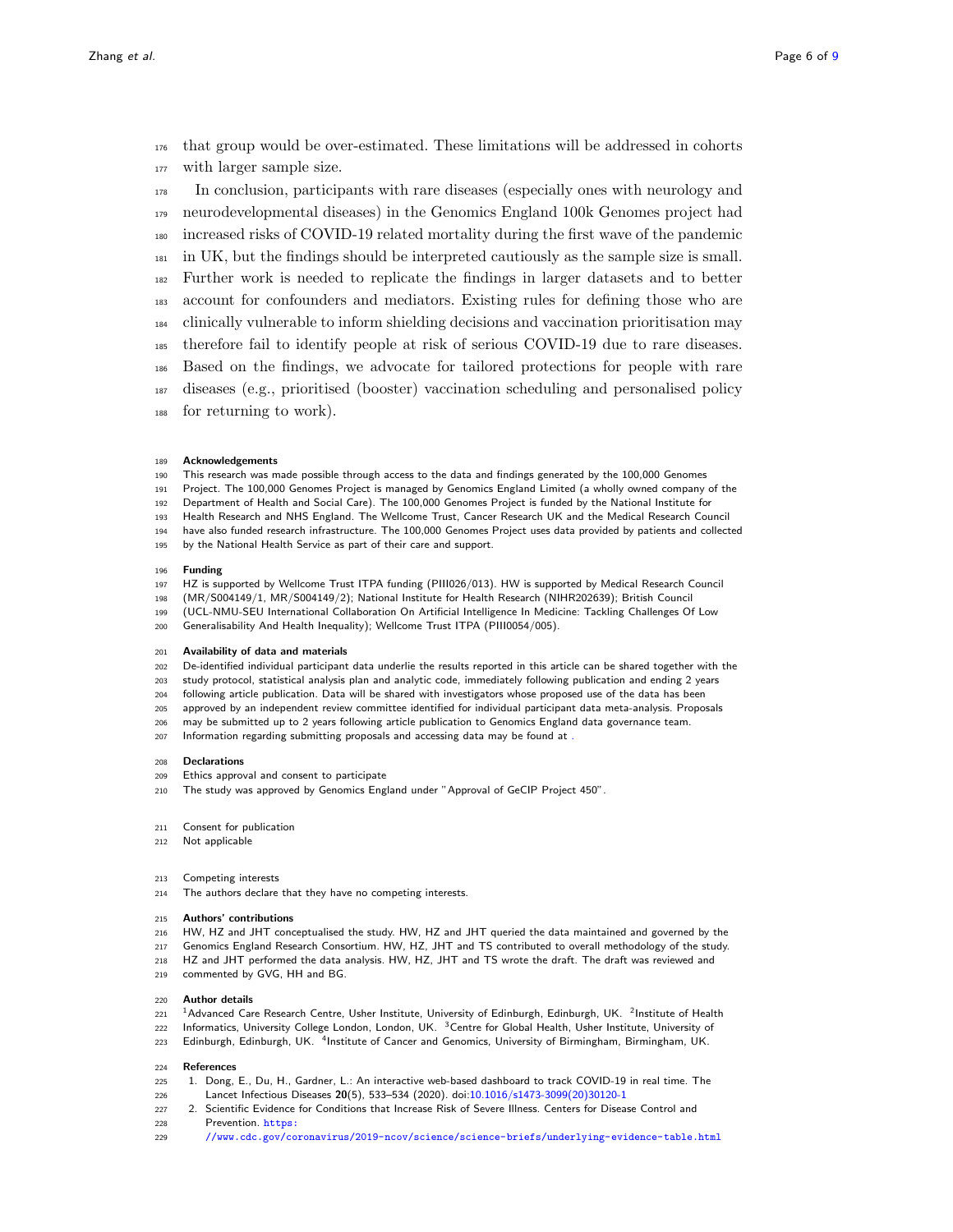<span id="page-6-3"></span><span id="page-6-2"></span><span id="page-6-1"></span><span id="page-6-0"></span>

| 230 | 3. Knight, S.R., Ho, A., Pius, R., Buchan, I., Carson, G., Drake, T.M., Dunning, J., Fairfield, C.J., Gamble, C.,     |
|-----|-----------------------------------------------------------------------------------------------------------------------|
| 231 | Green, C.A., Gupta, R., Halpin, S., Hardwick, H.E., Holden, K.A., Horby, P.W., Jackson, C., Mclean, K.A.,             |
| 232 | Merson, L., Nguyen-Van-Tam, J.S., Norman, L., Noursadeghi, M., Olliaro, P.L., Pritchard, M.G., Russell, C.D.,         |
| 233 | Shaw, C.A., Sheikh, A., Solomon, T., Sudlow, C., Swann, O.V., Turtle, L.C., Openshaw, P.J., Baillie, J.K.,            |
| 234 | Semple, M.G., Docherty, A.B., Harrison, E.M.: Risk stratification of patients admitted to hospital with covid-19      |
| 235 | using the isaric who clinical characterisation protocol: development and validation of the 4c mortality score.        |
| 236 | BMJ 370 (2020). doi:10.1136/bmj.m3339. https://www.bmj.com/content/370/bmj.m3339.full.pdf                             |
| 237 | 4. The UK Rare Diseases Framework. https://www.gov.uk/government/publications/                                        |
| 238 | uk-rare-diseases-framework/the-uk-rare-diseases-framework                                                             |
| 239 | 5. Vockley, J.: View from inside: Rare diseases in the times of covid19. Journal of Inherited Metabolic Disease       |
| 240 | 44(1), 2-3 (2021). doi:10.1002/jimd.12334. https://onlinelibrary.wiley.com/doi/pdf/10.1002/jimd.12334                 |
| 241 | 6. Chung, C.C., Wong, W.H., Fung, J.L., Hong Kong, R.D., Chung, B.H.: Impact of covid-19 pandemic on                  |
| 242 | patients with rare disease in hong kong. Eur J Med Genet 63(12), 104062 (2020).                                       |
| 243 | doi:10.1016/j.ejmg.2020.104062                                                                                        |
| 244 | 7. Chung, C.C.Y., Ng, Y.N.C., Jain, R., Chung, B.H.Y.: A thematic study: impact of covid-19 pandemic on rare          |
| 245 | disease organisations and patients across ten jurisdictions in the asia pacific region. Orphanet J Rare Dis $16(1)$ , |
| 246 | 119 (2021). doi:10.1186/s13023-021-01766-9                                                                            |
| 247 | 8. Lampe, C., Dionisi-Vici, C., Bellettato, C.M., Paneghetti, L., van Lingen, C., Bond, S., Brown, C., Finglas, A.,   |
| 248 | Francisco, R., Sestini, S., Heard, J.M., Scarpa, M., Metab, E.R.N.c.g.: The impact of covid-19 on rare                |
| 249 | metabolic patients and healthcare providers: results from two metabern surveys. Orphanet J Rare Dis $15(1)$ ,         |
| 250 | 341 (2020). doi:10.1186/s13023-020-01619-x                                                                            |
| 251 | 9. Chung, C.C.Y., Wong, W.H.S., Chung, B.H.Y.: Hospital mortality in patients with rare diseases during               |
| 252 | pandemics: lessons learnt from the covid-19 and sars pandemics. Orphanet J Rare Dis $16(1)$ , 361 (2021).             |
| 253 | doi:10.1186/s13023-021-01994-z                                                                                        |
| 254 | 10. Caulfield, M., Davies, J., Dennys, M., Elbahy, L., Fowler, T., Hill, S., Hubbard, T., Jostins, L., Maltby, N.,    |
| 255 | Mahon-Pearson, J., McVean, G., Nevin-Ridley, K., Parker, M., Parry, V., Rendon, A., Riley, L., Turnbull, C.,          |
| 256 | Woods, K.: The National Genomics Research and Healthcare Knowledgebase. figshare (2019).                              |
| 257 | doi:10.6084/M9.FIGSHARE.4530893.V5.                                                                                   |
| 258 | https://figshare.com/articles/dataset/GenomicEnglandProtocol_pdf/4530893/5                                            |
| 259 | 11. Kuan, V., Denaxas, S., Gonzalez-Izquierdo, A., Direk, K., Bhatti, O., Husain, S., Sutaria, S., Hingorani, M.,     |
| 260 | Nitsch, D., Parisinos, C.A., Lumbers, R.T., Mathur, R., Sofat, R., Casas, J.P., Wong, I.C.K., Hemingway, H.,          |
| 261 | Hingorani, A.D.: A chronological map of 308 physical and mental health conditions from 4 million individuals in       |

- <span id="page-6-7"></span><span id="page-6-6"></span><span id="page-6-5"></span><span id="page-6-4"></span>262 the english national health service. The Lancet Digital Health  $1(2)$ , 63–77 (2019).
- doi[:10.1016/s2589-7500\(19\)30012-3](http://dx.doi.org/10.1016/s2589-7500(19)30012-3)

# Figures

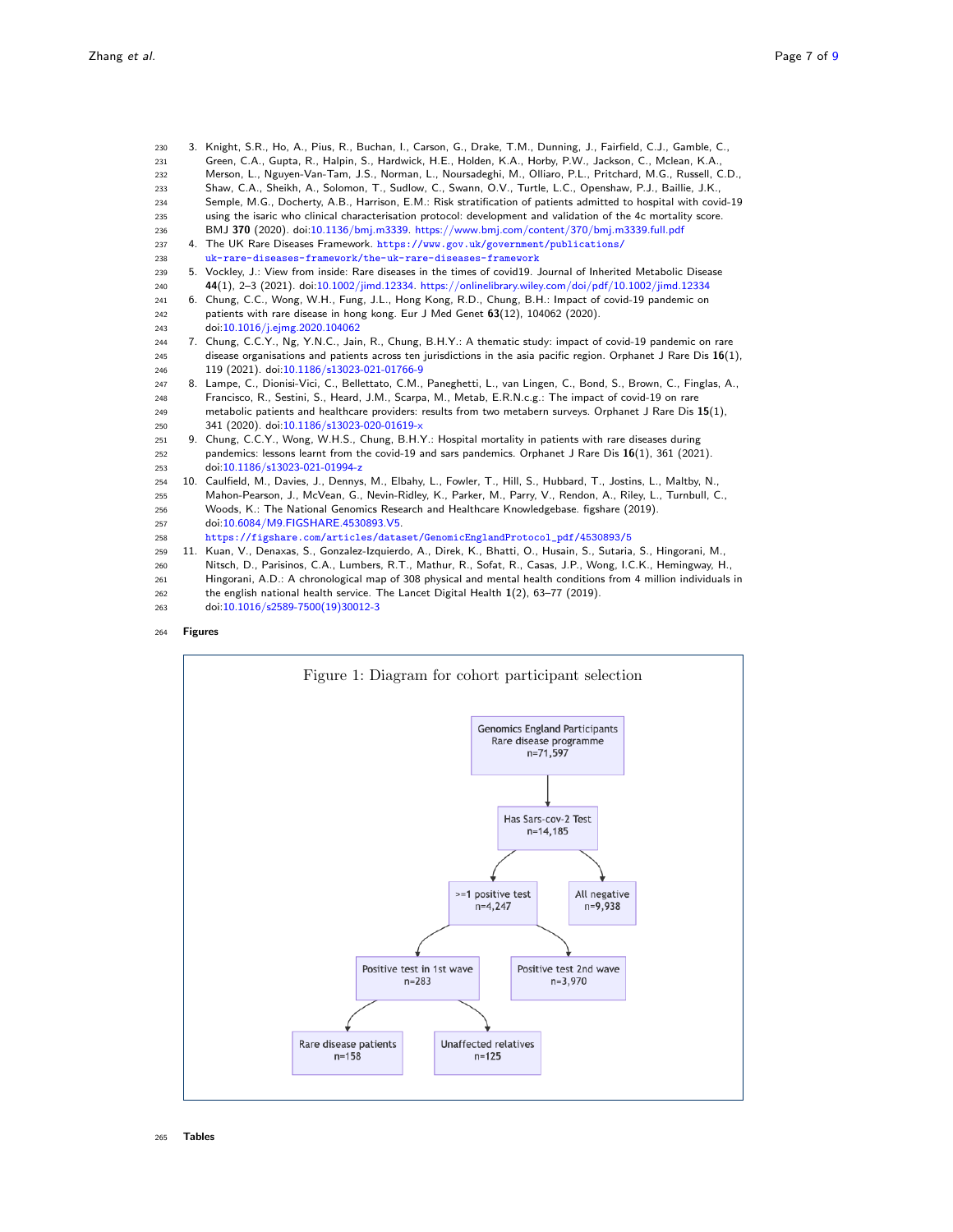|                                   | All $(n=283)$    | With rare          | Unaffected          |           |
|-----------------------------------|------------------|--------------------|---------------------|-----------|
|                                   |                  | disease $(n=158)$  | relatives $(n=125)$ |           |
| Demography                        |                  |                    |                     |           |
| Age (years)                       | 45.0 [36.0-58.0] | 49.5 [33.5-62.0]   | 42.0 [37.0-57.0]    |           |
| Age $(>60)*$                      | 64(22.6%)        | 48(30.4%)          | $16(12.8\%)$        | p<0.001   |
| $Sex (male)*$                     | $128(45.2\%)$    | 80(50.6%)          | 48(38.4%)           | $p=0.042$ |
| Comorbidities                     |                  |                    |                     |           |
| Chronic cardiovascular disease*   | 55(19.4%)        | $46(29.1\%)$       | $9(7.2\%)$          | p<0.001   |
| Chronic kidney disease*           | 41(14.5%)        | 36(22.8%)          | $<$ 5( $<$ 4.0%)#   | p<0.001   |
| Malignant neoplasm*               | $30(10.6\%)$     | $23(14.6\%)$       | $7(5.6\%)$          | $p=0.019$ |
| Moderate or severe liver disease  | 7(2.5%)          | $\leq 5 (< 3.2\%)$ | $<$ 5( $<$ 4.0%)    |           |
| Obesity (Clinician defined)       | 62(21.9%)        | $35(22.2\%)$       | 27(21.6%)           |           |
| Chronic pulmonary disease*        | 49(17.3%)        | 35(22.2%)          | 14(11.2%)           | $p=0.018$ |
| Diabetes (Type 1 and 2)           | 33(11.7%)        | 19(12.0%)          | $14(11.2\%)$        |           |
| Number of COVID-19 related co-    | 79(27.9%)        | $60(38.0\%)$       | $19(15.2\%)$        | p<0.001   |
| morbidities $(≥2)*$               |                  |                    |                     |           |
| Rare disease groups               |                  |                    |                     |           |
| Neurology and neurodevelopmen-    | 66(23.3%)        | 66(41.8%)          |                     |           |
| tal disorders                     |                  |                    |                     |           |
| Renal and urinary tract disorders | $26(9.2\%)$      | 26(16.5%)          |                     |           |
| Cardiovascular disorders          | $20(7.1\%)$      | 20(12.7%)          |                     |           |
| Ophthalmological disorders        | $12(4.2\%)$      | $12(7.6\%)$        |                     |           |
| Other groups                      | 34(12.0%)        | 34(21.5%)          |                     |           |
| Rare disease - Specific diseases  |                  |                    |                     |           |
| Epilepsy plus other features      | $18(6.4\%)$      | $18(11.4\%)$       |                     |           |
| Cystic kidney disease             | $11(3.9\%)$      | $11(7.0\%)$        |                     |           |
| Intellectual disability           | 10(3.5%)         | $10(6.3\%)$        |                     |           |
| Hereditary ataxia                 | $10(3.5\%)$      | $10(6.3\%)$        |                     |           |
| Unexplained kidney failure in     | $6(2.1\%)$       | $6(3.8\%)$         |                     |           |
| young people                      |                  |                    |                     |           |
| Ultra-rare undescribed monogenic  | $6(2.1\%)$       | $6(3.8\%)$         |                     |           |
| disorders                         |                  |                    |                     |           |
| Rod-cone dystrophy                | $6(2.1\%)$       | $6(3.8\%)$         |                     |           |
| Other diseases                    | 23(14.6%)        | 20(12.7%)          |                     |           |

Table 1: Clinical characteristics

Clinical characteristics were reported as count(percentage in group) and median[interquartile range] for binary and continuous variables, respectively.

∗ Statistically significant difference in the comparison between rare disease patients and unaffected relatives

 $#$  Frequencies less than 5 are suppressed due to requirement of data governance